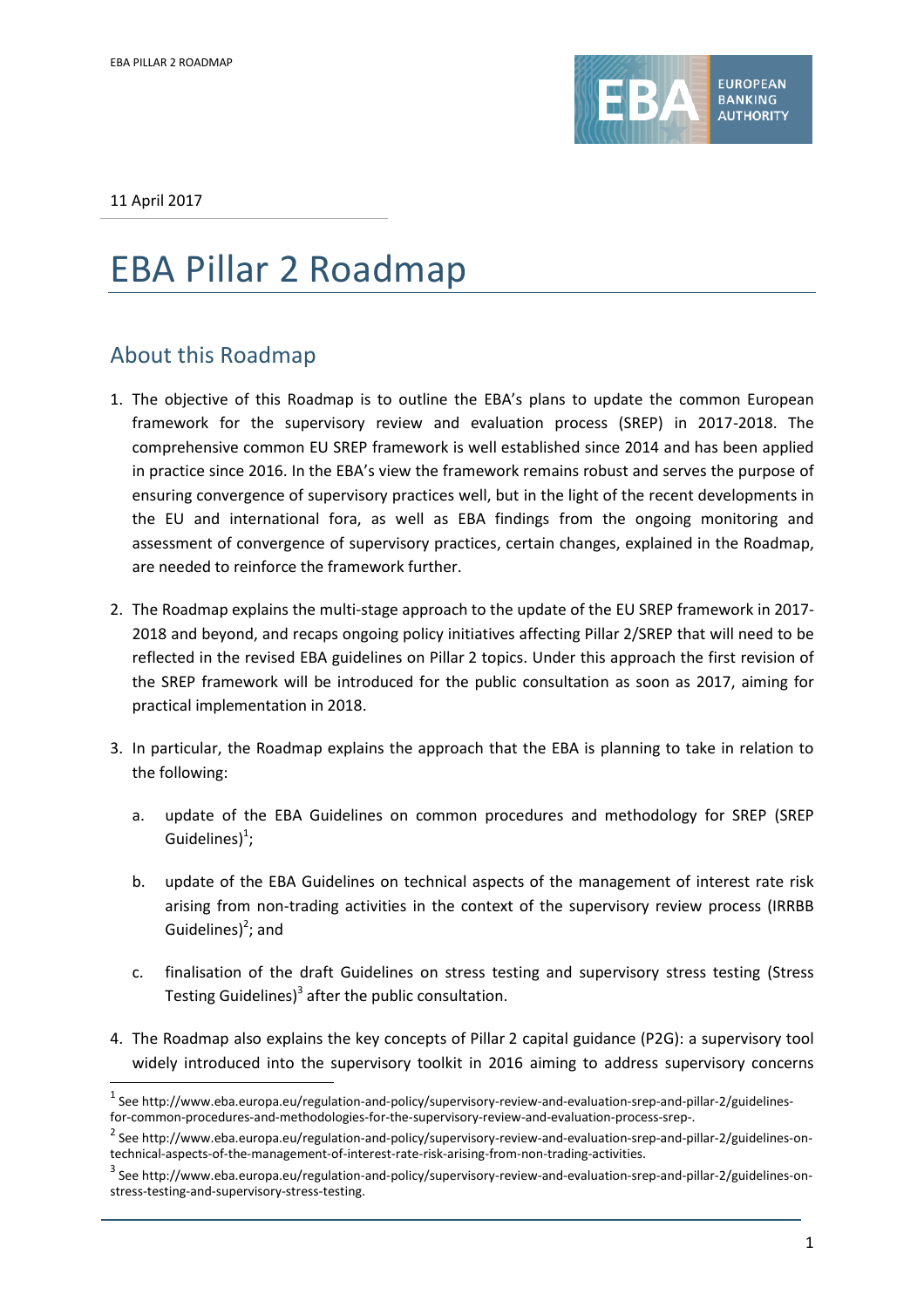

over the capital planning as revealed by supervisory stress testing. These concepts have been agreed by the EBA Board of Supervisors and will serve as the basis for the approaches applied in the 2016 and 2017 SREP assessments as wells as for the development of the respective section of the SREP Guidelines.

- 5. The rationale for the revisions of the Pillar 2 framework is to keep the SREP Guidelines that were published in December 2014, and are in force since January 2016, up to date with respect to the EU and international standards, promote best supervisory practices and address issues identified in the EBA's ongoing work on assessment of supervisory convergence.
- 6. Since the publication and first application of the SREP Guidelines there have also been a significant number of external developments that affect the SREP framework and need to be reflected in the updated Guidelines. In particular, this relates, for example, to the use of supervisory stress testing in SREP and wider introduction of P2G in the 2016 EU-wide stress test<sup>4</sup>, the revision by the Basel Committee on Banking Supervision of its IRRBB framework<sup>5</sup>, which needs to be implemented in the EU legislation, and the clarification of the European framework for the application of maximum distributable amount (MDA) $^6$ .
- 7. With respect to the European implementation of the revised Basel Committee on Banking Supervision (BCBS) IRRBB framework, it should be also noted that, in addition to the revision of the current EBA guidelines, the BCBS framework will also be reflected in the forthcoming revision of the Capital Requirements Directive (CRD), with the European Commission providing in its proposal<sup>7</sup> a number of the mandates for the EBA to develop technical standards following the adoption of the revised Directive.
- 8. Furthermore, during its ongoing work on the monitoring and assessment of supervisory convergence, the EBA has made a number of significant observations<sup>8</sup> with respect to the actual supervisory practices applied on the ground, as well as identified areas that need to be reflected in the EBA SREP framework and factor in the revision of the SREP Guidelines.

## 1. Revision of the EBA Pillar 2 framework in 2017

9. This section explains the approach to the review of the EBA Pillar 2 framework in 2017 focusing on (1) the revisions of the SREP Guidelines, (2) the revisions of the IRRBB Guidelines and (3) the finalisation of the Stress Testing Guidelines.

### **1.1 Revision of the SREP Guidelines**

8 See

1

<sup>&</sup>lt;sup>4</sup> See https://www.eba.europa.eu/-/eba-clarifies-use-of-2016-eu-wide-stress-test-results-in-the-srep-process.

<sup>&</sup>lt;sup>5</sup> See http://www.bis.org/bcbs/publ/d368.htm.

<sup>6</sup> Se[e https://www.eba.europa.eu/documents/10180/983359/EBA-Op-2015-24+Opinion+on+MDA.pdf.](https://www.eba.europa.eu/documents/10180/983359/EBA-Op-2015-24+Opinion+on+MDA.pdf) It is also noted that the BCBS planning to undertake further analysis in this area.

<sup>&</sup>lt;sup>7</sup> See http://europa.eu/rapid/press-release\_IP-16-3731\_en.htm?locale=en.

https://www.eba.europa.eu/documents/10180/1360107/EBA+report+on+the+convergence+of+supervisory+practices.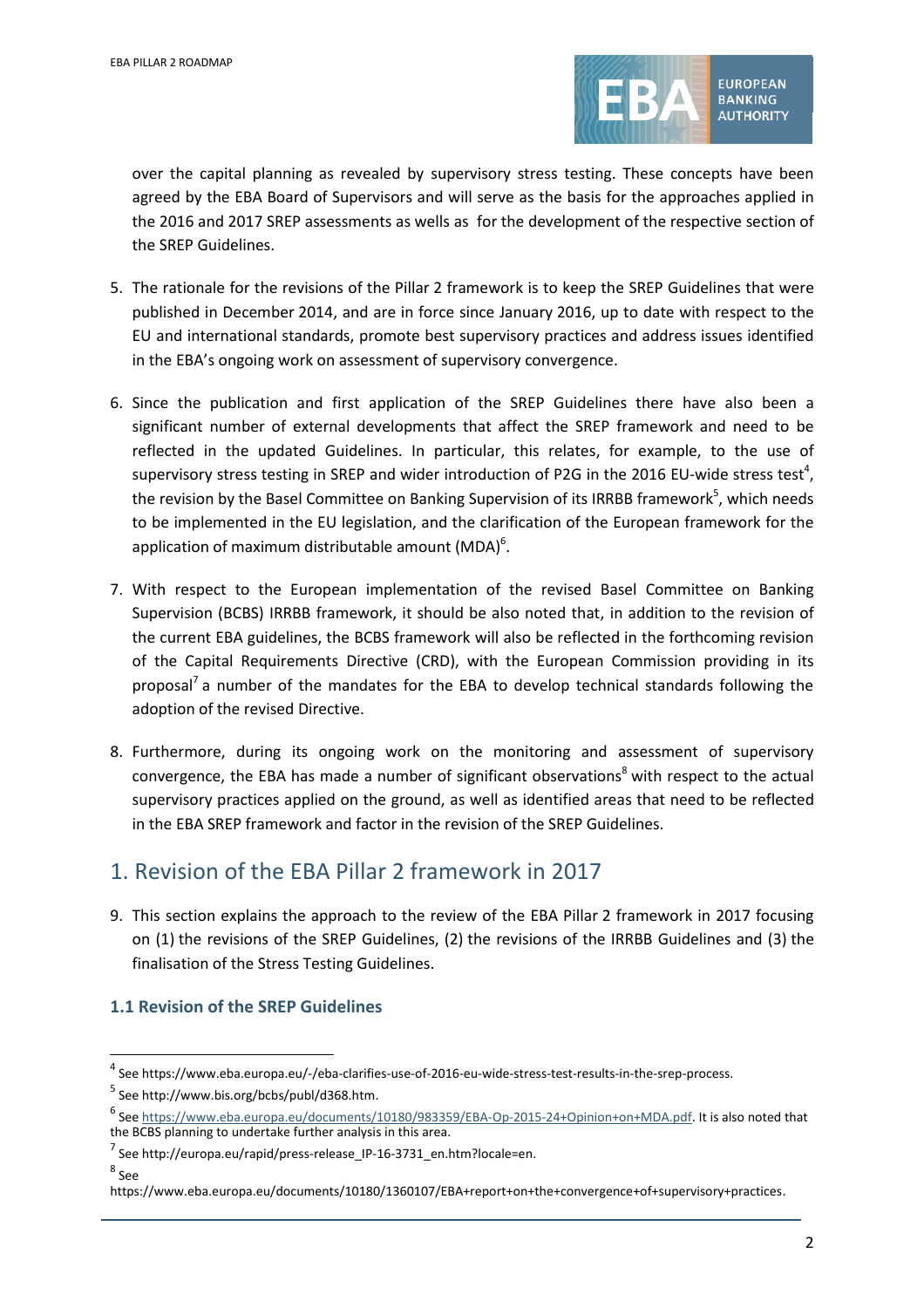

- 10.Revisions of SREP Guidelines in 2017 will include the following key topics: (1) introducing P2G and integrating supervisory stress testing, (2) providing more details on supervisory assessment of banks' stress testing, (3) aligning supervisory assessment of IRRBB with the revision of the IRRBB Guidelines, (4) clarifying certain aspects of the scoring framework, (5) better explaining interaction between SREP elements, (6) improving articulation of total SREP capital requirements (TSCR) and overall capital requirements (OCR), and (7) assuring consistency with recently published legislation on internal governance. The paragraphs below explain these planned changes in more details.
- 11.It should be noted that some of the revisions planned below are linked to the revisions of the Pillar 2 framework in the Directive 2013/36/EU (Capital Requirements Directive  $-$  CRD)<sup>9</sup> and the final text of the revised Guidelines will be adjusted to be in line with the final outcomes of the revisions to the /CRD.

#### 1.1.1 P2G and supervisory stress testing

- 12.Section 7.7, 'Meeting requirements over the economic cycle', of the SREP Guidelines will be reviewed to strengthen an EU approach to using the outcomes of supervisory stress testing in the capital adequacy assessment process, and setting P2G. This section will be built on the work performed in 2016 and around the key concepts of P2G that are summarised below.
- 13.Given the close links between P2G and wider aspects of supervisory stress testing (e.g. specification of what forms of supervisory stress testing can be used to set or update P2G) this revision would also incorporate elements from the current draft Stress Testing Guidelines, in particular Section 6, 'Supervisory stress testing', and Section 7, 'Use of quantitative results for capital adequacy assessment purposes', which would also need to be reviewed to reflect comments received in the public consultation. This approach would allow consistent coverage and use of various aspects of supervisory stress testing in SREP, which is also an intention of Article 100 of the CRD.

## **Key features of P2G being explored for the revision of SREP Guidelines<sup>10</sup>**

Pillar 2 capital guidance (P2G) is a supervisory tool setting non-legally binding capital expectations at level over and above overall capital requirements (OCR) based on the SREP findings, in particular (1) an assessment of the adequacy of an institution's own funds (quality and quantity), in particular the ability to meet the applicable own funds requirements in stressed conditions, or (2) supervisory concerns over the (excessive) sensitivity of an institution towards scenarios assumed in supervisory stress testing. As P2G is positioned above the combined buffer requirement and is non-legally binding guidance, it is not relevant for the purpose of the calculations of maximum distributable amount (MDA) (see chart below).

1

<sup>&</sup>lt;sup>9</sup> See http://ec.europa.eu/info/node/6089.

 $10$  The key features of P2G explained here represent the current supervisory thinking and the approaches applied in the 2016 and 2017 SREP assessments. This might not reflect the final text of the revisions to the CRD and will therefore be adjusted accordingly once the CRD text affecting P2G is finalised.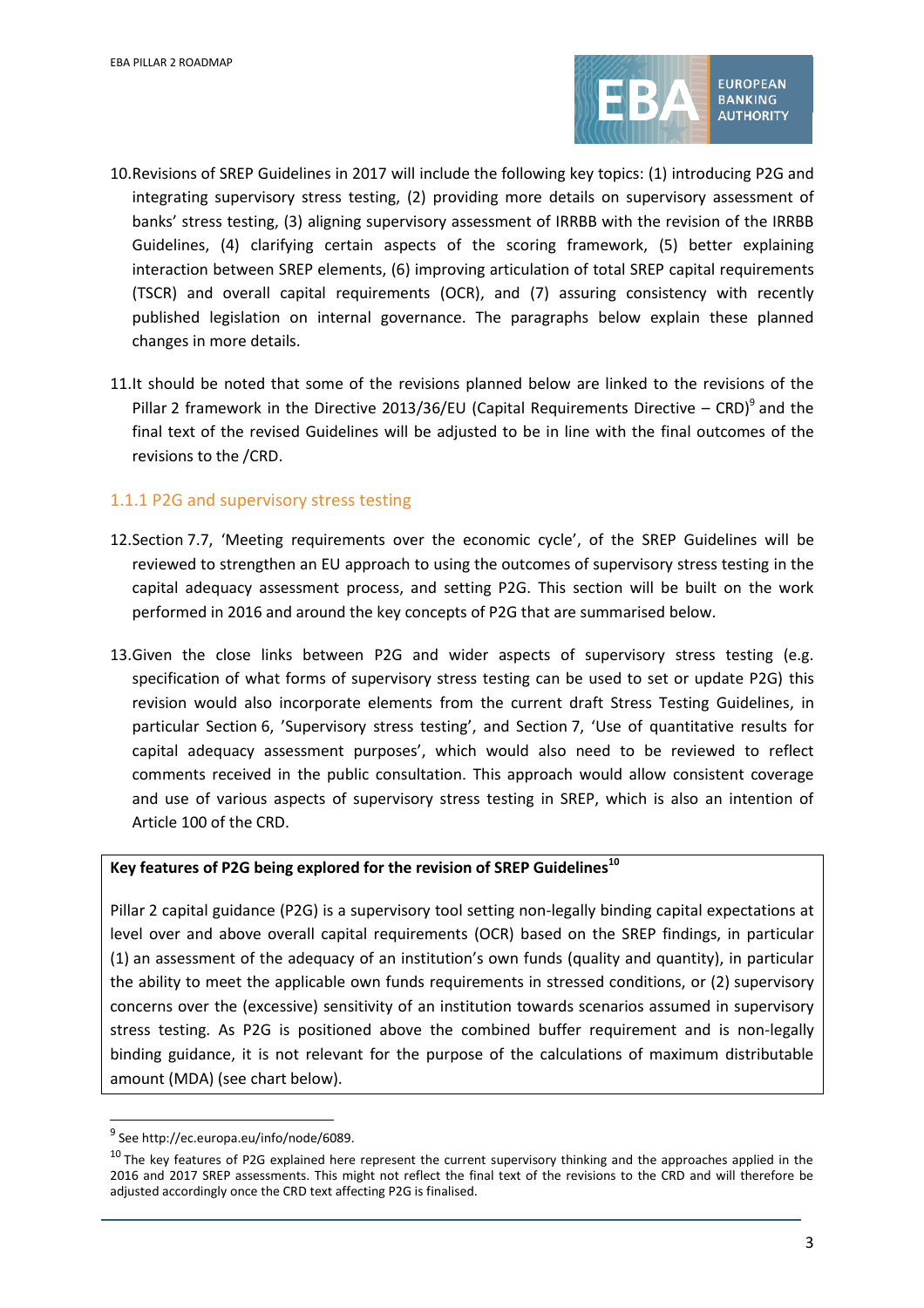



P2G is expected to be established mainly based on the quantitative outcomes of the supervisory stress tests, and it is generally assumed that the reference point for the analysis is the quantitative outcomes of the supervisory stress tests under the assumed adverse scenarios.

P2G is expected to be set at a level appropriate to cover at least the expected maximum stress impact (i.e. the maximum depletion of the available own funds in the worst year). It may be further adjusted to consider management actions that are deemed credible following their supervisory assessments and other factors, including outcomes of stress tests performed as part of internal capital adequacy assessment process (ICAAP), in particular where ICAAP is assessed as reliable.

In addition, to determine the final level of P2G, it may be offset against the elements of the combined buffer requirements that serve the same purposes. The general assumption for offsetting P2G against elements of the combined buffer requirement is that both are seen as buffers to be used in times of stress. This, in particular, applies to the capital conservation buffer (CCB), as P2G and CCB overlap in nature, protecting institutions from breaching their applicable capital requirements under stressed conditions. Furthermore, P2G can be offset on a case-by-case basis against the countercyclical capital buffer (CCyB) based on the consideration of underlying risks covered by the buffer factored into the design of the scenarios used for the stress tests, and after liaising with macroprudential authorities as provided in the SREP Guidelines. There should, in principle, be no offset of P2G against Global or other systemically important institution (G-SII/O-SII) or systemic risk buffer, as those are intended to deal with the risk an institution poses to the financial system.

P2G should not be used to cover risks that should be covered by the additional own funds requirements (P2R) set in accordance with the EBA SREP Guidelines, nor should there be additional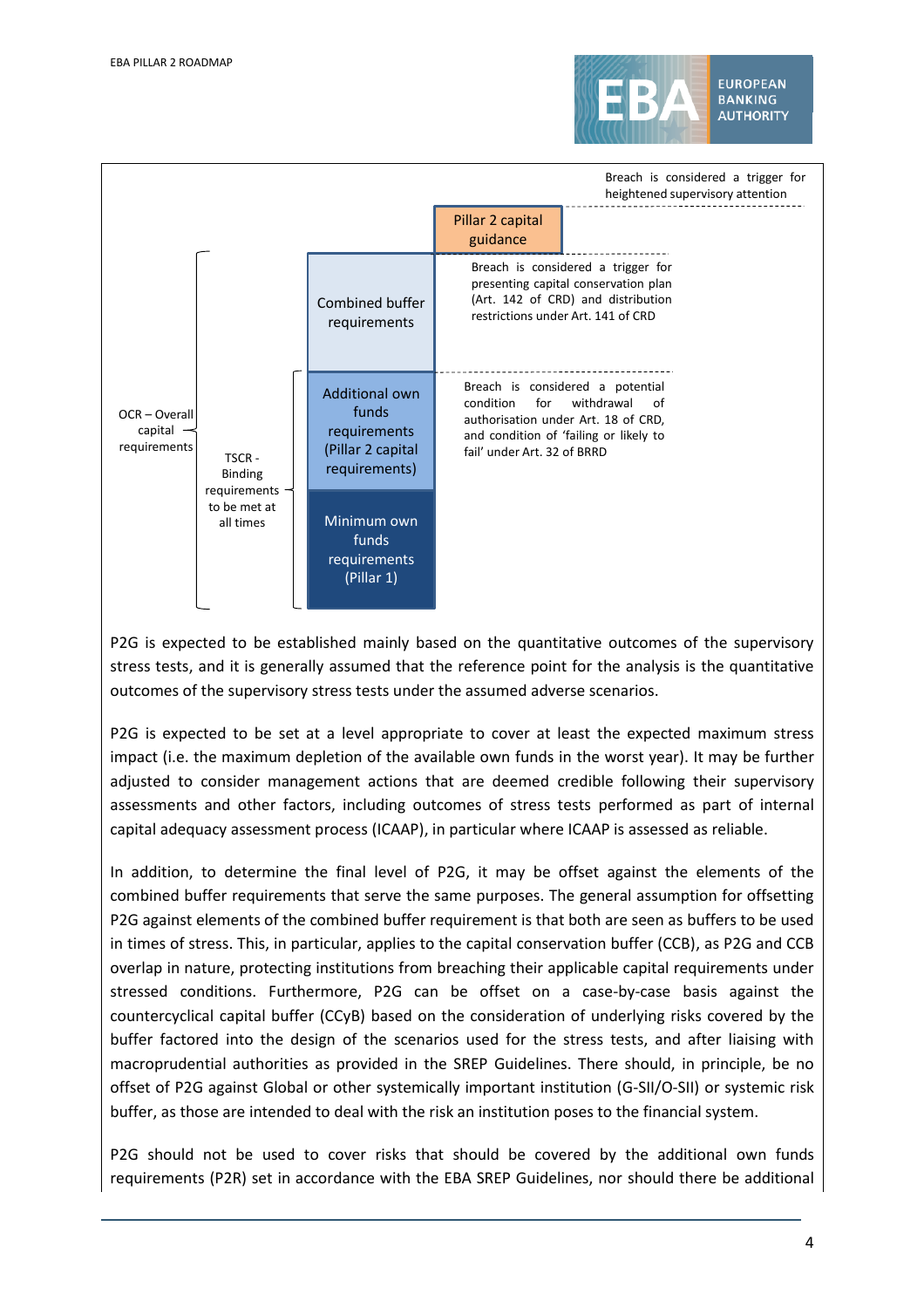

own funds requirements imposed by means of P2R, where the identified deficiencies should be addressed by means of P2G.

When set, the level of P2G is expected to be communicated to the institutions together with the quality of own funds required to meet it (CET1) and all applicable own funds ratios affected by P2G (CET1, T1 and total own funds).

Institutions will be expected to meet P2G with CET1 own funds, and incorporate it into their capital planning and risk management frameworks, including their risk appetite frameworks. Institutions are also expected to incorporate P2G into their recovery planning, and in particular into the progressive metrics of recovery plan indicators, as an early warning-type signal.

Competent authorities would monitor whether or not the amount of own funds corresponding to P2G is established and maintained by the institution over time as part of their ongoing monitoring and assessment.

When an institution stops, or is likely to stop, meeting the P2G, it will be subject to intensified supervisory dialogue, in which the institution will be expected to provide the competent authority with a set of actions aimed at restoring own funds to meet P2G. This will not result in automatic actions by the supervisor and will not be used to determine the MDA trigger, but will be used in finetuned measures based on the individual circumstances of the institution.

Given that the amount of own funds corresponding to P2G should be regarded as an item over and above (in excess of) the institution's OCR also for the purposes of MDA, and considering the supervisory objectives of P2G, which is to act as a type of monitoring metric not automatically linked to any further supervisory measures, competent authorities would not require institutions to disclose capital guidance publicly. It should be noted, however, that competent authorities under the CRD do not have the legal powers to actively prevent institutions from disclosing P2G. Institutions are generally expected not to disclose P2G but they are expected to evaluate whether or not that information meets the criteria of insider information and, if so, ensure compliance with provisions of the Market Abuse Regulations<sup>11</sup>.

#### 1.1.2 Supervisory assessment of institutions' stress testing

14.In addition to addressing issues of P2G and supervisory stress testing, the revised SREP Guidelines will also benefit from elaborating more on the supervisory assessment of institutions' stress testing frameworks and programmes that is currently covered in Section 5, 'Supervisory assessment of institutions' stress testing', of the draft Stress Testing Guidelines. To this end this section will be integrated into the revised SREP Guidelines. That will allow one set of guidelines to cover all aspects of SREP assessments in relation to stress testing.

l

 $11$  Regulation (EU) No 596/2014.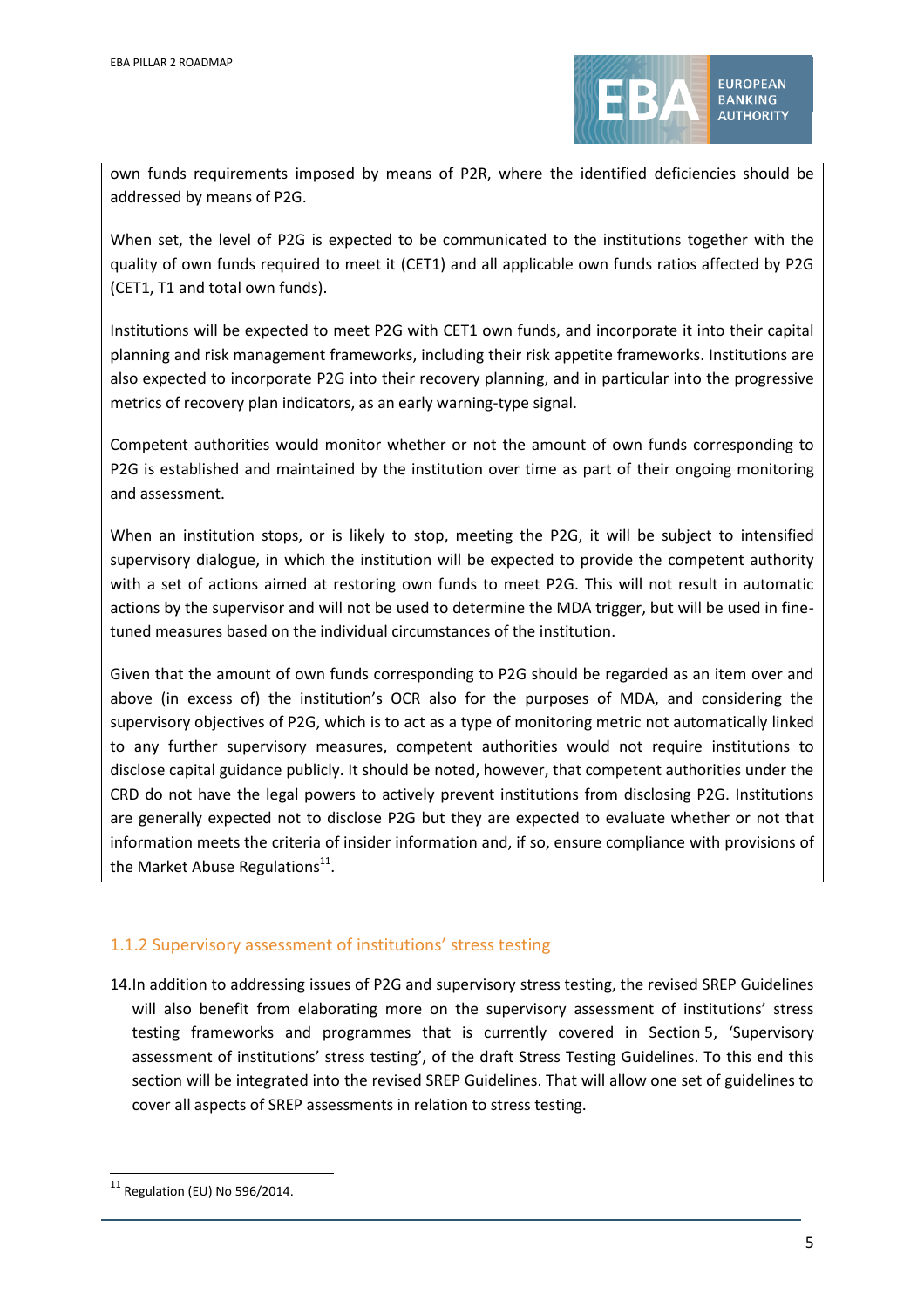

15.The text on the supervisory assessment of institutions' stress testing will be reviewed in the light of the comments received in the public consultation on the draft Stress Testing Guidelines.

#### 1.1.3 Other changes

- 16.In addition to the above changes, certain technical areas of the SREP Guidelines will be reviewed to ensure consistency with other EBA regulatory products that have been issued after its publication (e.g. Section 5, 'Assessment on internal governance and institution-wide controls', and Section 6.5, 'Assessment of interest rate risk from non-trading activities'). Furthermore, based on the findings from its assessment of supervisory convergence, the EBA will introduce some clarifications and additional explanations of the topics, including differences between risks and viability scores, interaction between the assessment of the four main SREP elements, and the communication of TSCR and OCR ratios to institutions. These clarifications will not change the policy direction, but will rather clarify the existing concepts.
- 17.Following the 2017 revision as explained above, the EBA will continue to keep the SREP Guidelines in line with market developments and will monitor their practical implementation. Some additional revisions may be needed on issues such as business model analysis and technical guidance on ICAAP/ILAAP linkages and their assessment criteria. Any revisions will also largely depend on the final outcomes of the revisions to the Pillar 2 framework in the CRD; the SREP Guidelines may require additional updates in line with CRD changes.

#### **1.2 Revision of the IRRBB Guidelines**

- 18.The IRRBB Guidelines published in May 2015, while addressing supervisory expectations and practices in IRRBB risk management and supervision that existed at that time, are also based on the BCBS Principles for the management and supervision of interest rate risk published in 2004. In April 2016, the BCBS published an updated version of standards on the management of IRRBB (BCBS Standards) to reflect changes in markets and supervisory practices since 2004. The banks are expected to implement BCBS Standards by 2018.
- 19.The implementation of the new BCBS Standards at the EU level will be phased in through two parts, and will be effected through an update of the EBA Guidelines as well as through a number of technical standards that are expected to be mandated to the EBA in the revised CRR/CRD.
- 20.The revision of the EBA Guidelines will reflect the new BCBS Standards and will include:
	- a. clarification of definitions and expanding the scope of the guidelines to include credit spread risk in the banking book;
	- b. update of parameters and assumptions of the supervisory standard shock;
	- c. update of standardised interest rate shock scenarios; and
	- d. update of requirements on internal governance arrangements.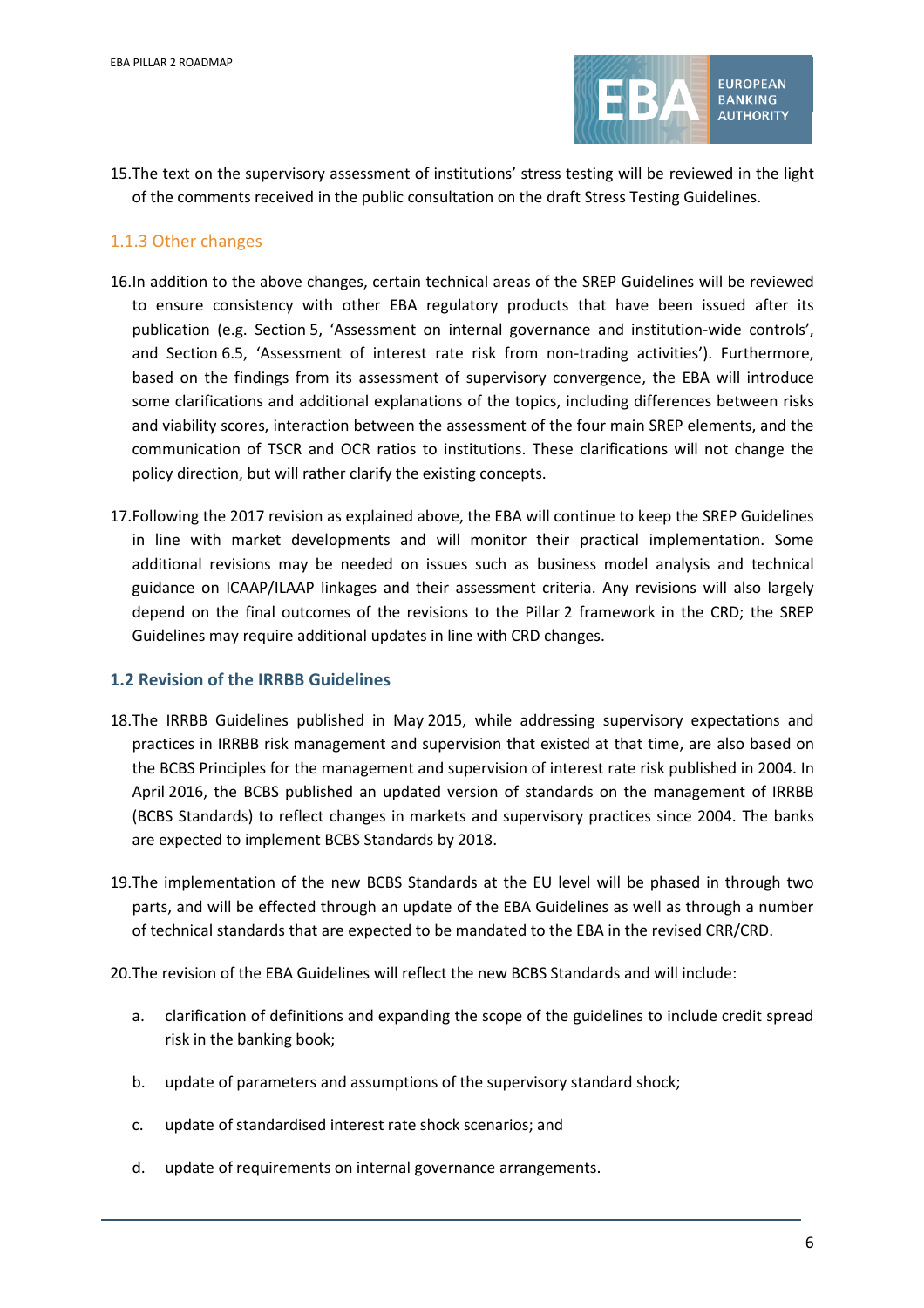

- 21.The aim is to align the implementation of the revised EBA Guidelines with the 2018 implementation date for the BCBS Standards and, thus, bridge the time gap between the implementation of the BCBS Standards and technical standards.
- 22.Furthermore, after the update of the IRRBB Guidelines within the first phase, the EBA will start working on technical standards, given the new mandates for the EBA expected to be introduced by the revised CRR/CRD, including methodology for the standardised framework, supervisory shock scenarios, including common modelling and parametric assumptions, and, common modelling and parametric assumptions for the purpose of disclosure.

#### **1.3 Finalisation of the Stress Testing Guidelines for banks after consultation**

- 23.As part of the planned revisions of the SREP framework explained in this Roadmap, the EBA will also finalise its draft Stress Testing Guidelines following its public consultation that took place in 2016.
- 24.All aspects related to the supervisory assessment of institutions' own stress testing, supervisory stress testing and the use of quantitative outcomes of stress testing will be incorporated into the revised SREP Guidelines. This will leave the draft Stress Testing Guidelines to focus on setting requirements for institutions (Sections 1-4 of the draft Guidelines). These requirements will be finalised taking into account comments received during the public consultation.
- 25.Based on the feedback received, the EBA is also considering expanding the draft Guidelines and providing additional details on the topics related to reverse stress testing, links between solvency and liquidity stress test, and links between stress testing recovery planning.
- 26.The finalisation of the draft Stress Testing Guidelines will be completed following the same timeline as for the revision of the SREP Guidelines. Given the planned changes mentioned above, the EBA will also organise a second public consultation of the draft Stress Testing Guidelines and will time it to coincide with the publication of the consultation of the revised SREP Guidelines, so external stakeholders will have a complete overview of the revised framework.